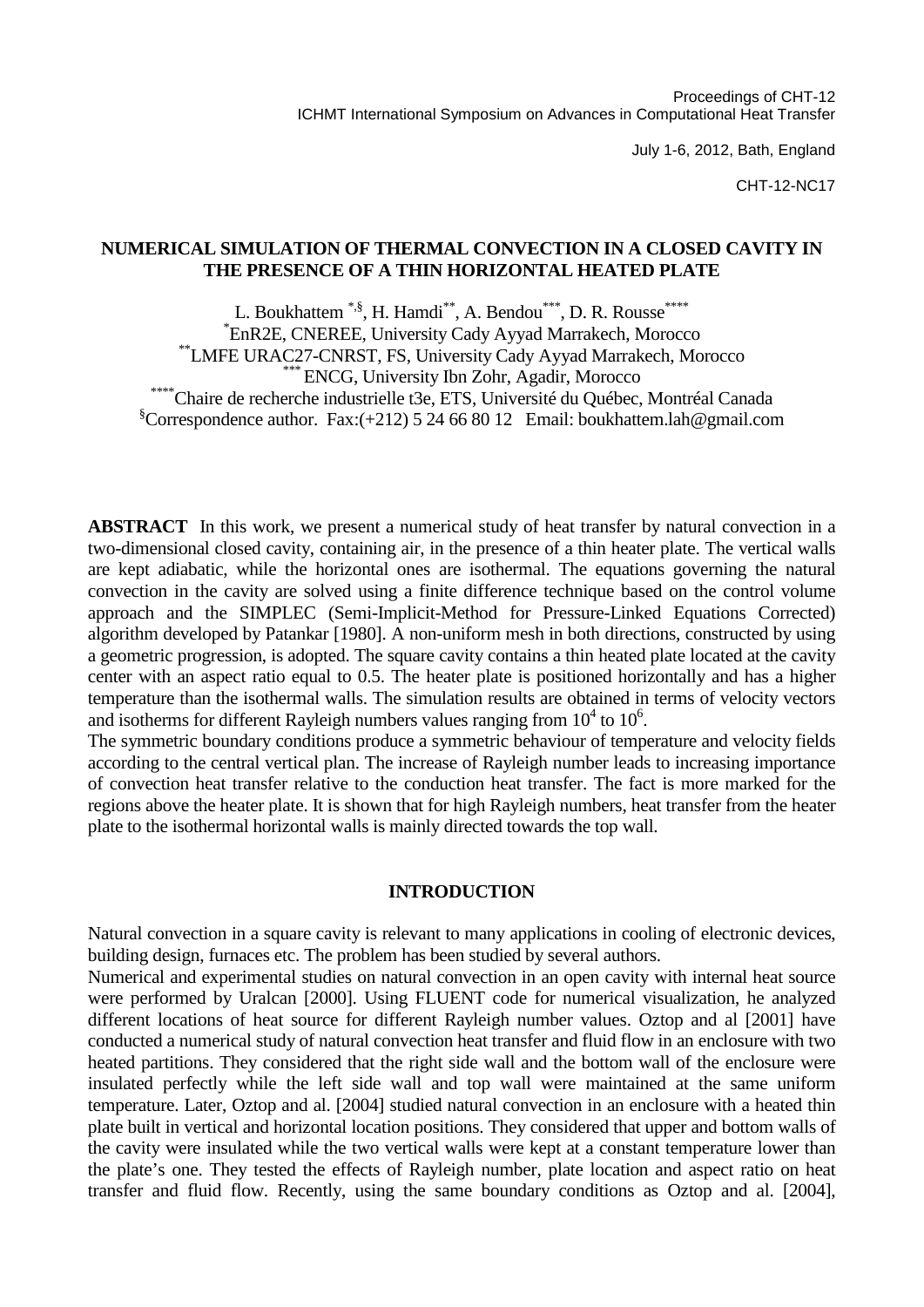Mahmoodi M. [2011] has studied free convection of a nanofluid in a square cavity with an inside heater. He performed a parametric study and investigated the effects of pertinent parameters, such as, Rayleigh number, the position and location of the heater, the volume fraction of the nanoparticles, and various types of the nanofluids on the fluid flow and heat transfer inside the cavity.

Boukhattem [2008] has conducted a numerical study, using the same computer code as in the present work, on the two dimensional heat transfer through a differentially heated square cell. The simulations were carried out for different Rayleigh numbers, and using a 42 x 42 mesh. The obtained results in terms of maximal values of components U and V of velocity respectively at half-width (*U* max ) and at half-height ( $V_{\text{max}}$ ), the maximal stream function ( $\psi_{\text{max}}$ ) and the mean Nusselt number ( $Nu$ ) at

the hot surface of the cavity were found to compare well with those of de Vahl Davis [1983] Le Breton and al. [1991] and Abdelbaki and al. [1999], figure 1.



Figure 1. Comparison of the results obtained by our code and those obtained by different authors: (a) Mean Nusselt number, (b) maximal stream function, (c)  $U_{\text{max}}$  component of the velocity at mid-width (d)  $V_{\text{max}}$  component of the velocity at mid-height.

Previous authors who have studied flow and heat transfer in square cavities with heated plates, have not considered the case with adiabatic vertical walls and isothermal horizontal ones. In the present work such boundary conditions are considered. We present a study of natural convection in a square cavity with a heated thin plate built in horizontal position with an aspect ratio equal to 0.5. Boundary conditions are isothermal on the horizontal walls and adiabatic on the vertical ones. The effects of Rayleigh number on the heat transfer and fluid flow are investigated.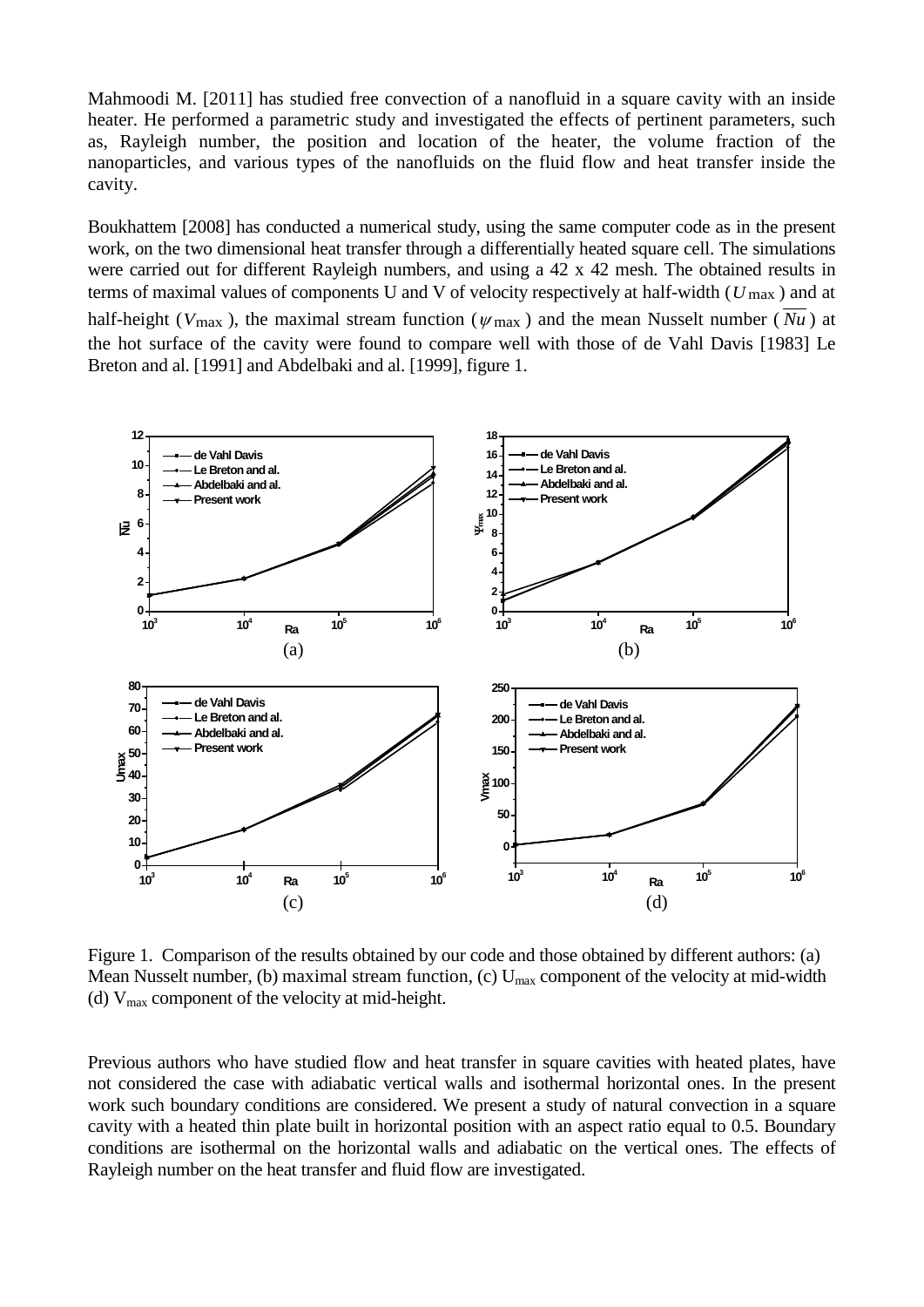#### **MATHEMATICAL MODEL**

**Physical Model** The physical model of the problem is sketched in figure 2. It is a square cavity which contains a thin heated plate. The two vertical walls are insulated, and the temperature of the two horizontal ones is held at a uniform constant value,  $T<sub>C</sub>$ . The heated plate is positioned horizontally in the center of the cavity and has a higher temperature,  $T_H$ , than the isothermal walls. h is the length of the plate located at the middle height, H, of the cavity. The important geometrical parameter is the aspect ratio A, defined as A=h/H.

> →  $\sqrt{2}$

Figure 2. Scheme of the square cavity showing boundary conditions, dimensions and position of the heated thin plate

**Dimensionless Formulation of Equations and Boundary Conditions** The dimensionless equations governing heat transfer and fluid flow in two dimensional laminar flow are obtained using the following variable changes:

 $\theta = (T - T_c)/(T_H - T_c)$ ,  $(X, Y) = (x, y)/H$ ,  $(U, V) = (u, v)/(a/H)$ ,  $\tau = t/(\alpha/H^2)$ 

Where  $\alpha$  is the thermal diffusivity of the fluid.

The governing equations in dimensionless form for steady flow are:

- Continuity equation:  
\n
$$
\frac{\partial U}{\partial X} + \frac{\partial V}{\partial Y} = 0
$$
\n(1)

- Momentum equations along X and Y:

$$
\frac{\partial U}{\partial \tau} + \frac{\partial UU}{\partial X} + \frac{\partial VU}{\partial Y} = -\frac{\partial P}{\partial X} + \Pr\left(\frac{\partial^2 U}{\partial X^2} + \frac{\partial^2 U}{\partial Y^2}\right)
$$
(2)

$$
\frac{\partial V}{\partial \tau} + \frac{\partial UV}{\partial X} + \frac{\partial VV}{\partial Y} = -\frac{\partial P}{\partial Y} + \Pr\left(\frac{\partial^2 V}{\partial X^2} + \frac{\partial^2 V}{\partial Y^2}\right) + \Pr R_a \theta
$$
\n(3)

- Energy equation: *Y*  $\partial X$   $\partial Y$ *V X U* ∂  $+\frac{\partial}{\partial}$  $+\frac{\partial V\theta}{\partial Y} = \frac{\partial}{\partial \theta}$ ∂  $+\frac{\partial}{\partial}$ ∂  $\partial\theta$   $\partial U\theta$   $\partial V\theta$   $\partial\theta$   $\partial\theta$  $\frac{\partial}{\partial x} + \frac{\partial U \theta}{\partial x} + \frac{\partial V \theta}{\partial y} = \frac{\partial \theta}{\partial x} + \frac{\partial \theta}{\partial y}$  (4)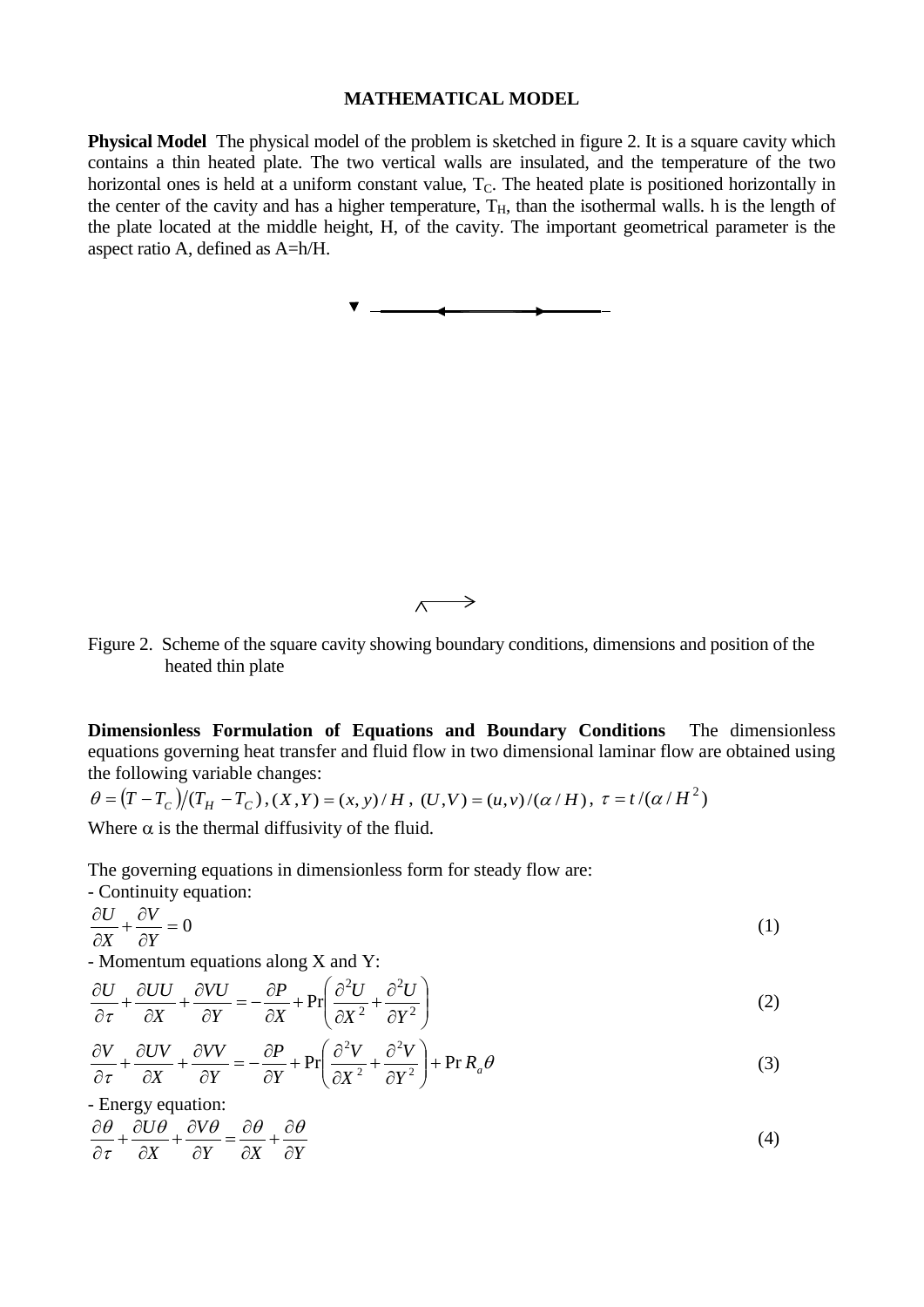Where  $\theta$  is the dimensionless temperature. *Ra* is the Rayleigh number and *Pr* is the Prandtl number defined respectively as :  $Ra = \frac{g\beta H^3 (T_H - T_C)}{r^2} Pr$  $Ra = \frac{g\beta H^3(T_H - T_C)}{2}P$ υ  $=\frac{g\beta H (I_H - I_C)}{n^2} Pr$  and  $Pr = \frac{U}{\alpha}$ The local Nusselt number is defined as:

$$
Nu_x=\left(\frac{\partial T}{\partial y}\right)_w
$$

The average Nusselt number is calculated by integrating the local Nusselt number along the wall:

$$
\overline{Nu} = \int_0^1 Nu_x dy
$$

The boundary conditions of the problem are presented in dimensionless form in Table 1:

| Boundary conditions of the problem |             |       |       |                                                   |
|------------------------------------|-------------|-------|-------|---------------------------------------------------|
| $X=0, 1$                           | 0 < Y < 1   | $U=0$ | $V=0$ | $\partial T$<br>$\frac{\partial}{\partial X} = 0$ |
| $Y=0, 1$                           | $0<\!\!X<1$ | $U=0$ | $V=0$ | $T=0$                                             |
| On the plate                       |             | $U=0$ | $V=0$ | $T=1$                                             |

Table 1 Boundary conditions of the problem

**Model Validation** The mathematical model was solved using a finite difference technique based on the control volume approach and the SIMPLEC algorithm developed by Patankar [1980]. The power-law difference scheme (PLDS) is used for formulation of the convection terms in the finite volume equations and central differencing (CDS) is used to discretize the diffusion terms. The finite difference equations (1–4) were solved with a line-by-line procedure using TDMA method and SIMPLEC algorithm iteratively. The final solution is checked for convergence by evaluating the error between two consecutive iteration steps  $(|\varphi^{k} - \varphi^{k-1}| < 10^{-4})$ .  $\varphi$  stands for u, v or T and k is the iteration number.

For model validation, we compared the results obtained by the present model and those of Oztop and al. [2004] carried out for the same geometric configuration and parameter values in the case of isothermal vertical walls and adiabatic horizontal walls. A non-uniform mesh in both directions, constructed using a geometric progression, was adopted with 50×50 grid dimension. Grid independence of solution was checked by using a 60x60 grid points and comparing values of Nusselt obtained against the case where the 50x50 grid point mesh was used. The relative variation of mean Nusselt number was found to be less than  $0,38\%$  for Ra= $10^4$  and less than 0;77% for  $Ra=10^6$ . The results obtained in terms of velocity vectors and isotherms are compared with those obtained by Oztop and al. [2004] for different Rayleigh numbers Ra, Figures 3 and 4. These figures show good agreement between the results obtained by our code and those of Oztop and al. [2004]. The validation of the present computer code was also checked in terms of mean Nusselt numbers for Ra=10<sup>4</sup>. For A=0,4 we found  $\overline{Nu} = 1.78$  compared to 1,51 found by Oztop and al. [2004] and for A=0,6 we found  $\overline{Nu}$  = 2,35 compared to 2,05 found by Oztop and al. [2004].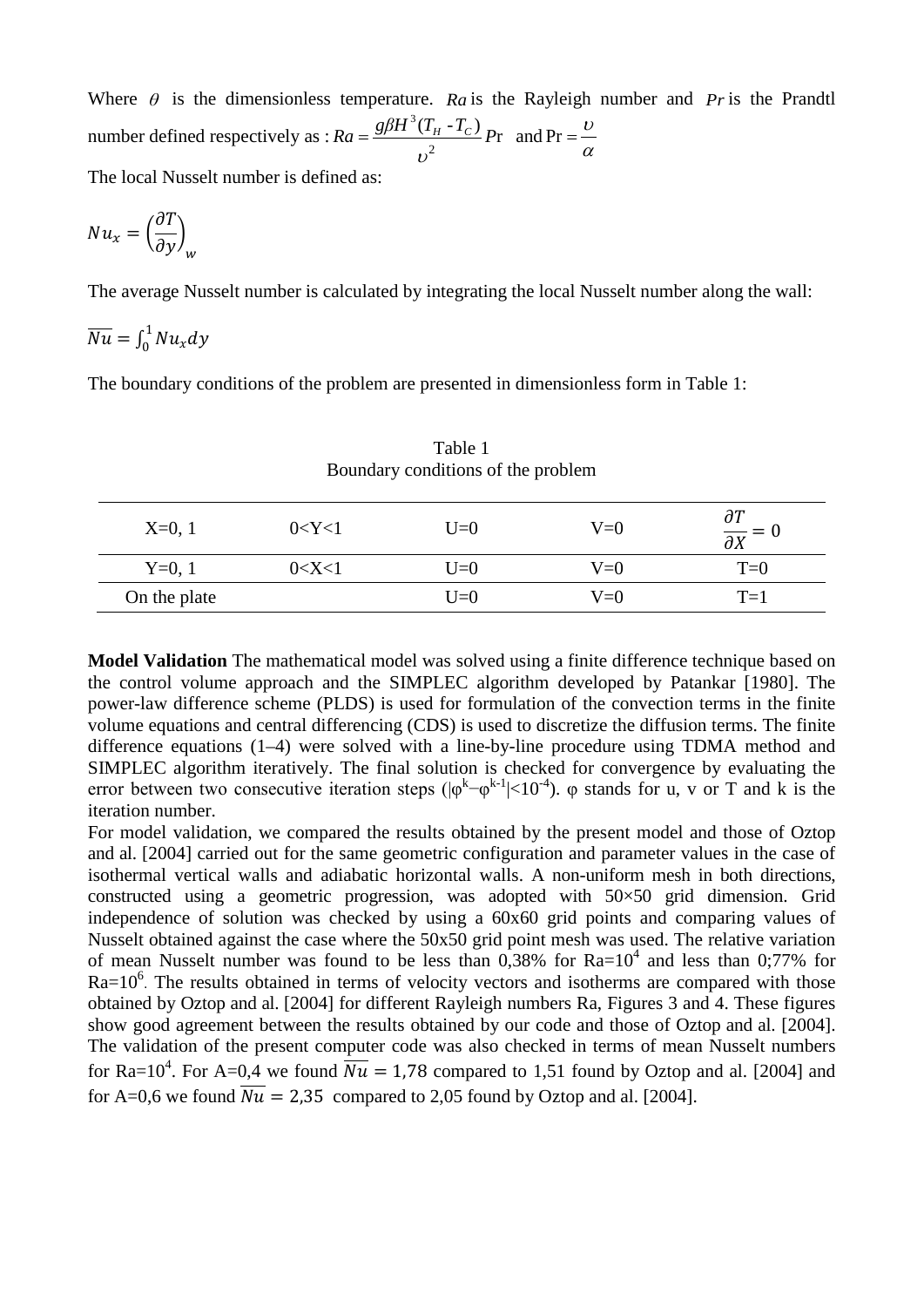

Figure 3. Comparison of present results with those of Oztop and al. [2004]: velocity fields (a) Ra=10<sup>4</sup>, (b) Ra=10<sup>5</sup>, (c) Ra=10<sup>6</sup>.

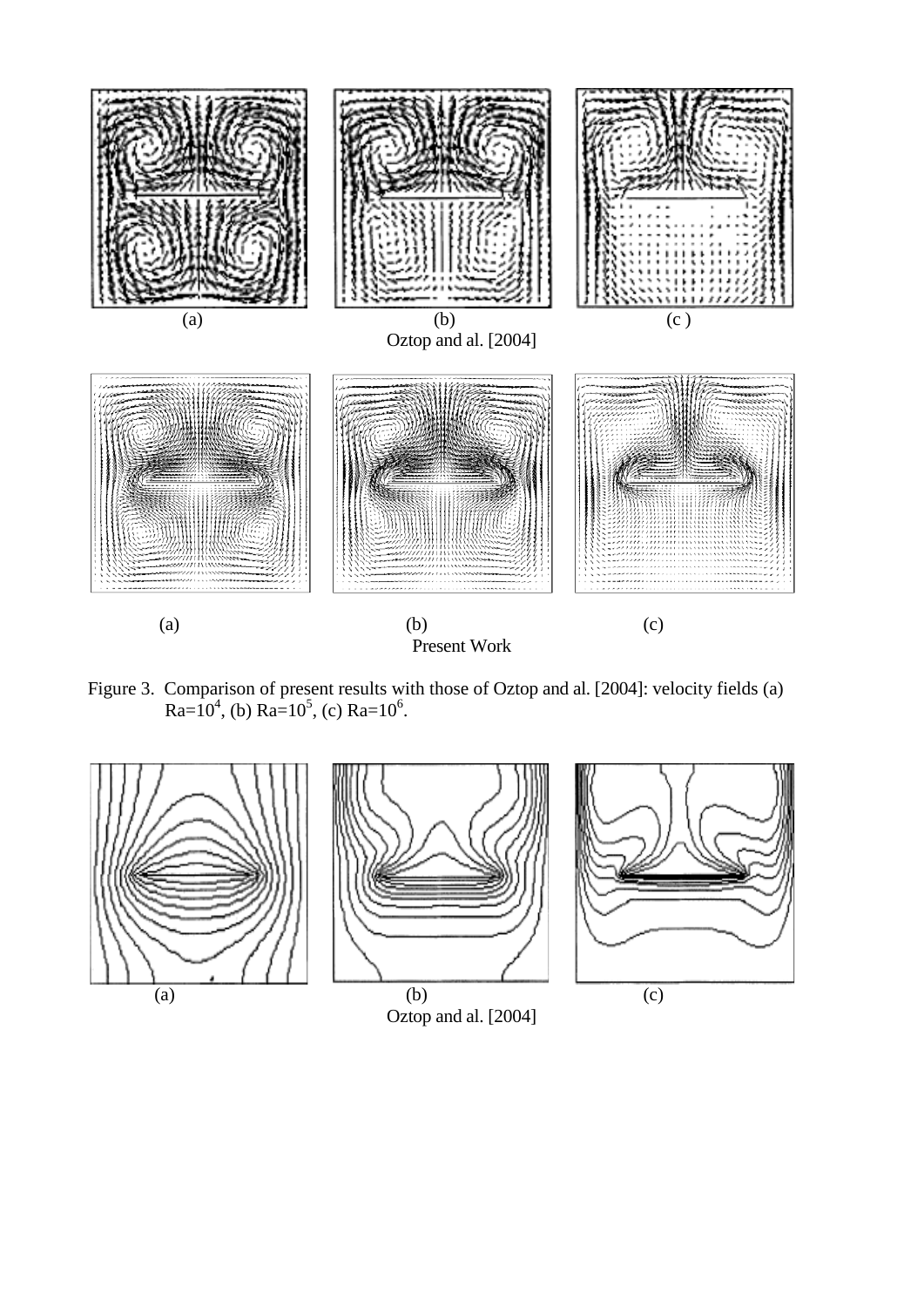

Figure 4. Comparison of present results with those of Oztop and al. [2004]: isotherms (a)  $Ra=10^4$ , (b) Ra= $10^5$ , (c) Ra= $10^6$ .

## **RESULTS AND DISCUSSION**

The validated model was then used to study heat transfer by natural convection in a two-dimensional closed cavity, containing air, in the presence of a thin heater plate. The vertical walls are kept adiabatic, while the horizontal ones are isothermal. The heater plate is positioned horizontally in the cavity center and has a higher temperature than the isothermal walls.

The results presented in this paper concern the study of effects of Rayleigh number, in the range  $10<sup>4</sup>$ to  $10^6$ , on velocity field and isotherms for an aspect ratio of A=0.5.

**Velocity vectors** Figure 5 presents velocity vectors for three Rayleigh number values :  $Ra=10^4$ ,  $Ra=10^5$  and Ra=10<sup>6</sup>. It is shown that for Ra=10<sup>4</sup>, four cell centers forms in the cavity; two above the heater plate and two below it. Obviously, a symmetry relative to the vertical plan located at  $X=0.5$ exists, and cells in both sides of the heater plate rotate in the opposite direction of their symmetric ones. As the Rayleigh number increases, rotation above the plate becomes stronger compared to rotation below where stagnation points of fluid forms for higher values of Ra. This can be explained by the fact that an increase in Rayleigh number leads to an increase in the buoyancy force which pushes the cells upwards and reduces their intensities in the region below the heater plate.

**Isotherms** Figure 6 displays the isotherms obtained for Rayleigh number values :  $Ra=10^4$ ,  $Ra=10^5$ and Ra= $10^6$ . Due to symmetry relative to the vertical plan located at X=0.5, it is observed that isotherms distortion are accordingly symmetrical. For low values of Ra, convection heat transfer is negligible compared to heat transfer by conduction (figure 6 (a)), while for higher values of Ra, convection becomes important. Influence of Rayleigh number on heat transfer behavior is more marked for the region above the heater plate. The distortion of the isotherms in this region is due to the two-dimensional heat transfer. The isotherms are perpendicular to the vertical walls as adiabatic conditions are assumed there.

Intense thermal stratification occurs at the central region near the top wall for high Rayleigh values owing to the intense heat exchange with upper plate in this region favored by the flow pattern imposed by the two cells above the plate.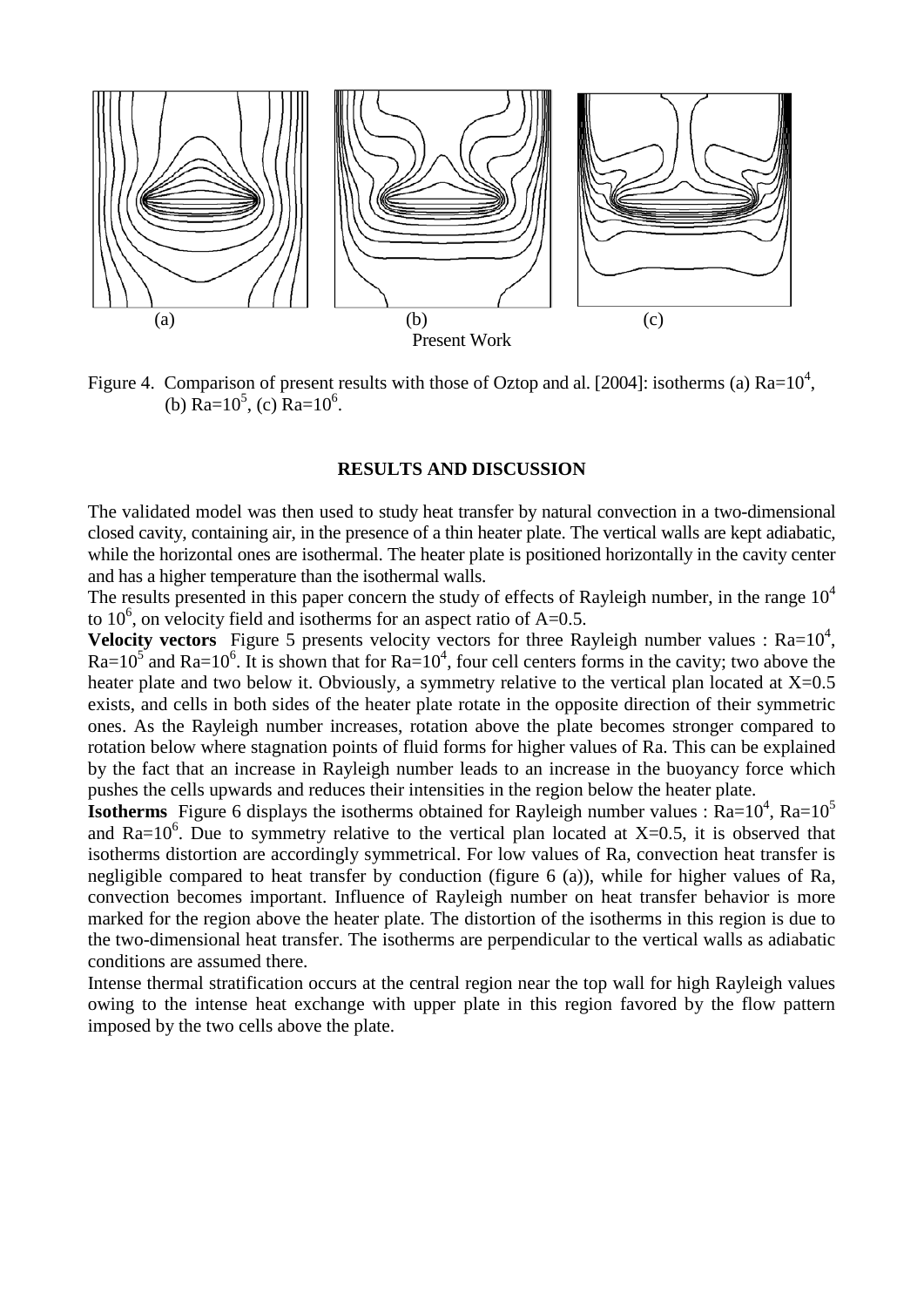

Figure 5. Velocity vectors in the cavity: (a)  $Ra=10^4$ , (b)  $Ra=10^5$ , (c)  $Ra=10^6$ .



Figure 6. Isotherms in the cavity : (a)  $Ra=10^4$ , (b)  $Ra=10^5$ , (c)  $Ra=10^6$ .

# **HEAT TRANSFER: AVERAGE AND LOCAL NUSSELT NUMBERS**

# **AVERAGE NUSSELT NUMBER**

Overall heat transfer is shown in terms of mean Nusselt numbers on the top and bottom walls of the cavity for a horizontal heated thin plate with an aspect ratio equal to 0,5.  $\overline{Nu}$  is plotted as function of Ra, figure 7. As can be seen for the top wall : as Ra increases,  $\overline{Nu}$  increases. For the bottom wall, opposite tendency is observed : when Ra increases,  $\overline{Nu}$  decreases. For low Rayleigh number (Ra =10<sup>4</sup>) the values of  $\overline{Nu}$  are merely the same for the top and bottom walls ( $\overline{Nu} \cong 1.7$ ); as Ra reaches 10<sup>6</sup>,  $\overline{Nu}$ grows up to 9,9 for the top wall, while it decreases slightly to 0,75 for the bottom wall. This shows a marked effect of natural convection on the heat transfer at the top wall while the heat transfer on the bottom one is only slightly affected.

The present work shows that for high Rayleigh numbers, heat transfer from the heater plate to the isothermal horizontal walls is mainly directed towards the top wall. This fact marks a difference with the case of the boundary conditions used in Oztop and al [2004] work where the heat transfer from the heater plate was symmetrically distributed to the vertical isothermal walls.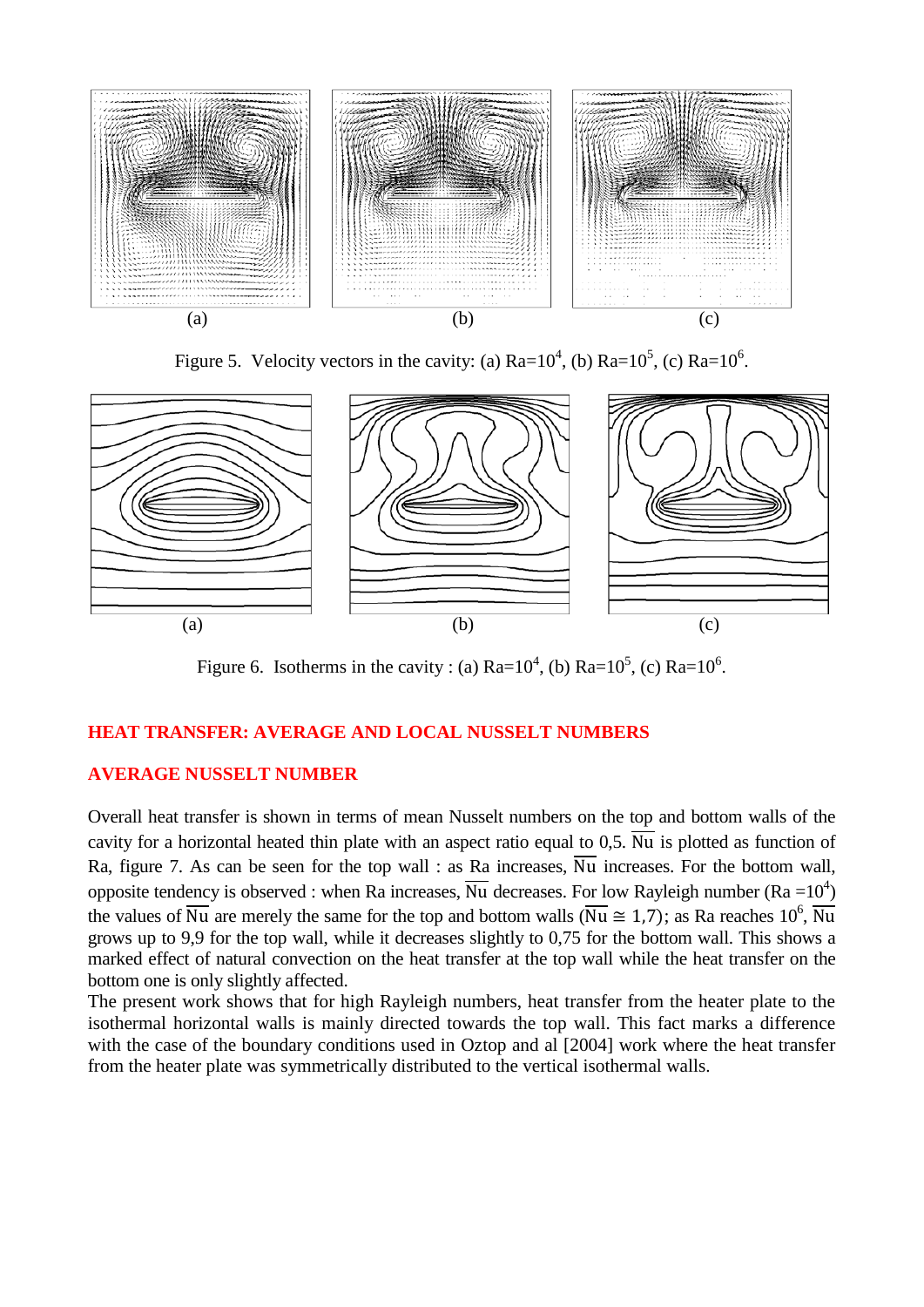

Figure 7. Evolution of  $\overline{Nu}$  with Ra on the top and bottom walls of the cavity.

## **LOCAL NUSSELT NUMBER**

Figure 8 shows the effect of Ra number on the variation of local Nusselt number with distance x at the top wall. It can be seen that, for different Ra numbers, the heat transfer or  $Nu(x)$  is low and almost the same at the edges of the top wall. It can be also observed that the heat transfer increases towards the center of the top wall with the maximum values at this center. For  $Ra=10^6$ , the maximum value of  $Nu(x)$  reaches  $Nu(0,5)=0,4$ .

It may be noted that the heating of the plate enhances the heat transfer at the central region of the top wall only. The physical reason for this type of behavior can be explained by the fact that at the edges, convection heat transfer is negligible compared to heat transfer by conduction because, in this region, the fluid flow is influenced by the boundary conditions (adherence conditions on the vertical walls  $U = 0$ ), while on the central region, convection becomes important and favored by the two cells which are rotated in the opposite direction of their symmetric relative to the vertical plan located at  $X=0.5$ , (figure 5).



Figure 8. Variation of local Nusselt number with distance x at the top wall for different Ra number.

#### **CONCLUSION**